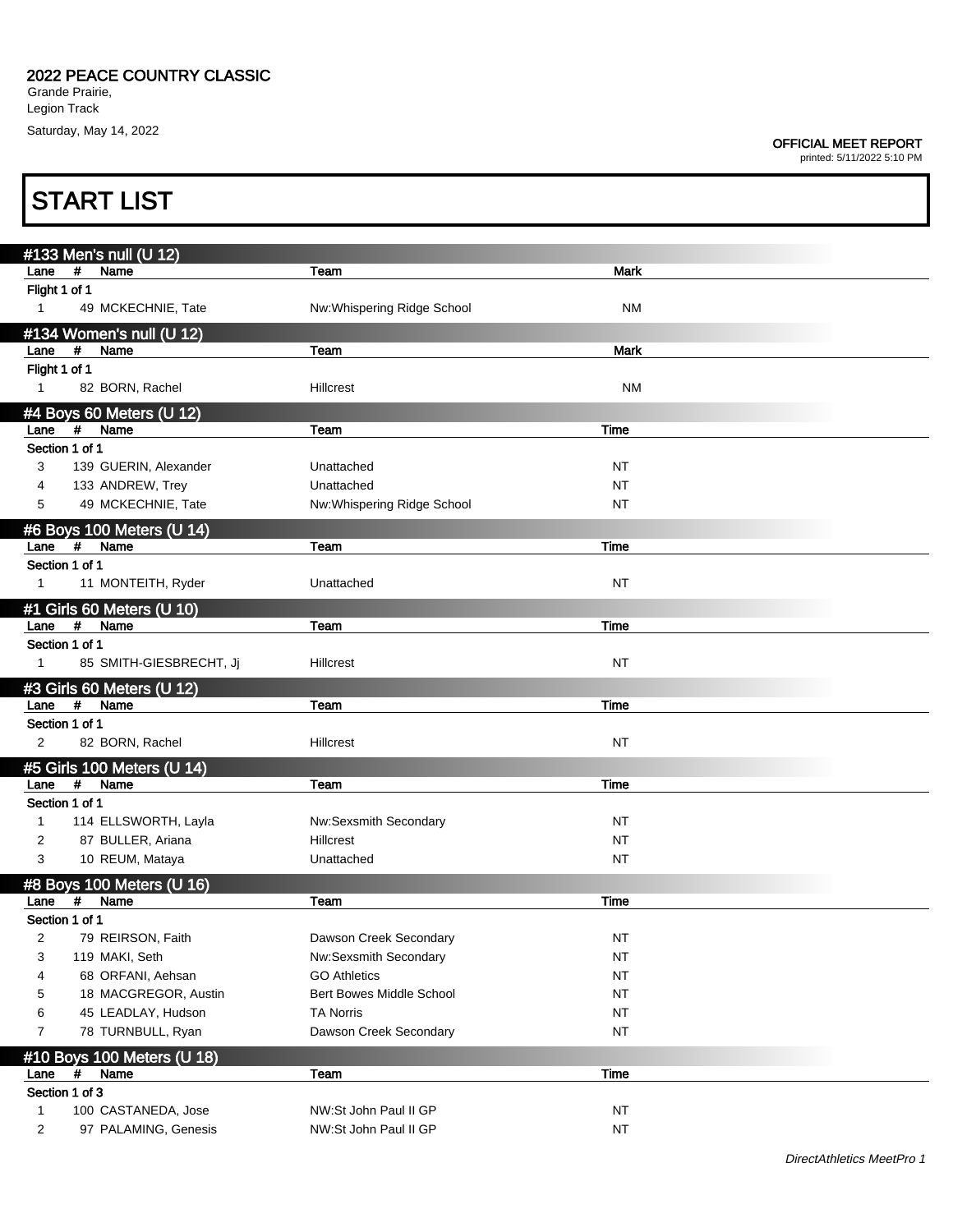# START LIST

OFFICIAL MEET REPORT

|                |   | #10 Boys 100 Meters (U 18) (cont'd)    |                              |             |  |
|----------------|---|----------------------------------------|------------------------------|-------------|--|
| Lane           | # | Name                                   | Team                         | Time        |  |
| 3              |   | 134 ARMSTRONG, Aiden                   | Nw:Charles Spencer           | 13.00       |  |
| 4              |   | 31 NEBA, Mackale                       | <b>SJCHS</b>                 | 12.00       |  |
| 5              |   | 32 CRAVER, Tyler                       | <b>SJCHS</b>                 | 12.00       |  |
| 6              |   | 101 MILLER, Julian                     | NW:St John Paul II GP        | ΝT          |  |
| $\overline{7}$ |   | 102 PRINCIPE, Kurt David               | NW:St John Paul II GP        | <b>NT</b>   |  |
| 8              |   | 99 CREDO, Jannar Pablo                 | NW:St John Paul II GP        | <b>NT</b>   |  |
| Section 2 of 3 |   |                                        |                              |             |  |
| 1              |   | 80 PERRIN, Damean                      | Dawson Creek Secondary       | <b>NT</b>   |  |
| $\overline{c}$ |   | 96 ROWLAND, Ethan                      | NW:St John Paul II GP        | ΝT          |  |
| 3              |   | 123 BROWN, Myron                       | Nw:Sexsmith Secondary        | ΝT          |  |
| 4              |   | 91 SHAW, Alex                          | NW:St John Paul II GP        | <b>NT</b>   |  |
| Section 3 of 3 |   |                                        |                              |             |  |
| 4              |   | 54 TANGEN, Tyson                       | Nw:Peace Wapiti Academy      | ΝT          |  |
| 5              |   | 57 PARLEE, Coleman                     | Nw:Peace Wapiti Academy      | ΝT          |  |
| 6              |   | 23 WHITFORD, Jayden                    | North Peace Seconday School  | ΝT          |  |
| $\overline{7}$ |   | 13 LEADLAY, Austin                     | Pearce Reg HS /Burin         | ΝT          |  |
| 8              |   | 53 FULCHER, Yigermal                   | Nw:Peace Wapiti Academy      | ΝT          |  |
|                |   |                                        |                              |             |  |
| Lane           | # | #12 Men's 100 Meters (Open)<br>Name    | Team                         | Time        |  |
| Section 1 of 1 |   |                                        |                              |             |  |
| 1              |   | 26 SCHROEDER, Brock                    | North Peace Seconday School  | ΝT          |  |
| 2              |   | 4 NELISSEN, Christopher                | <b>WOLVES ATHLETICS CLUB</b> | ΝT          |  |
| 3              |   | 21 APSASSIN, Ken                       | North Peace Seconday School  | ΝT          |  |
| 4              |   | 36 KETTYLE, Carter                     | <b>SJCHS</b>                 | 11.34       |  |
| 5              |   | 25 ANDREASSI, Tommaso                  | North Peace Seconday School  | <b>NT</b>   |  |
| 6              |   |                                        | EDMONTON INTERNATIONAL TR    | ΝT          |  |
|                |   | 46 BOULET, Kallen<br>64 ORFANI, Hafeez | <b>GO Athletics</b>          | ΝT          |  |
| 7<br>8         |   | 86 SMITH-GIESBRECHT, Curtis            | Hillcrest                    | <b>NT</b>   |  |
|                |   |                                        |                              |             |  |
|                |   | #7 Girls 100 Meters (U 16)             |                              |             |  |
| Lane           | # | Name                                   | Team                         | Time        |  |
| Section 1 of 1 |   |                                        |                              |             |  |
| 4              |   | 56 SCHRADER, Catherine                 | Nw:Peace Wapiti Academy      | <b>NT</b>   |  |
| 5              |   | 51 WILSON, Mackenzi                    | Nw:Whispering Ridge School   | ΝT          |  |
| 6              |   | 5 PILLAY, Tayla                        | <b>WOLVES ATHLETICS CLUB</b> | NT          |  |
| 7              |   | 73 JOHNER PISCIA, Preslie              | <b>GO Athletics</b>          | ΝT          |  |
| 8              |   | 113 FJELD, Gracelynn                   | Nw:Sexsmith Secondary        | <b>NT</b>   |  |
|                |   | #9 Girls 100 Meters (U 18)             |                              |             |  |
| Lane           | # | Name                                   | Team                         | <b>Time</b> |  |
| Section 1 of 2 |   |                                        |                              |             |  |
| $\mathbf{1}$   |   | 95 LAPSHIN, Elizabeth                  | NW:St John Paul II GP        | NT          |  |
| $\overline{2}$ |   | 69 FRANCIS-TAYLOR, Ttchtchara          | <b>GO Athletics</b>          | <b>NT</b>   |  |
| 3              |   | 108 ALLEN, Taylor                      | NW:St John Paul II GP        | <b>NT</b>   |  |
| 4              |   | 141 JACKSON, Summer                    | <b>WOLVES ATHLETICS CLUB</b> | <b>NT</b>   |  |
| 5              |   | 120 HARVEY, Allison                    | Nw:Sexsmith Secondary        | NT          |  |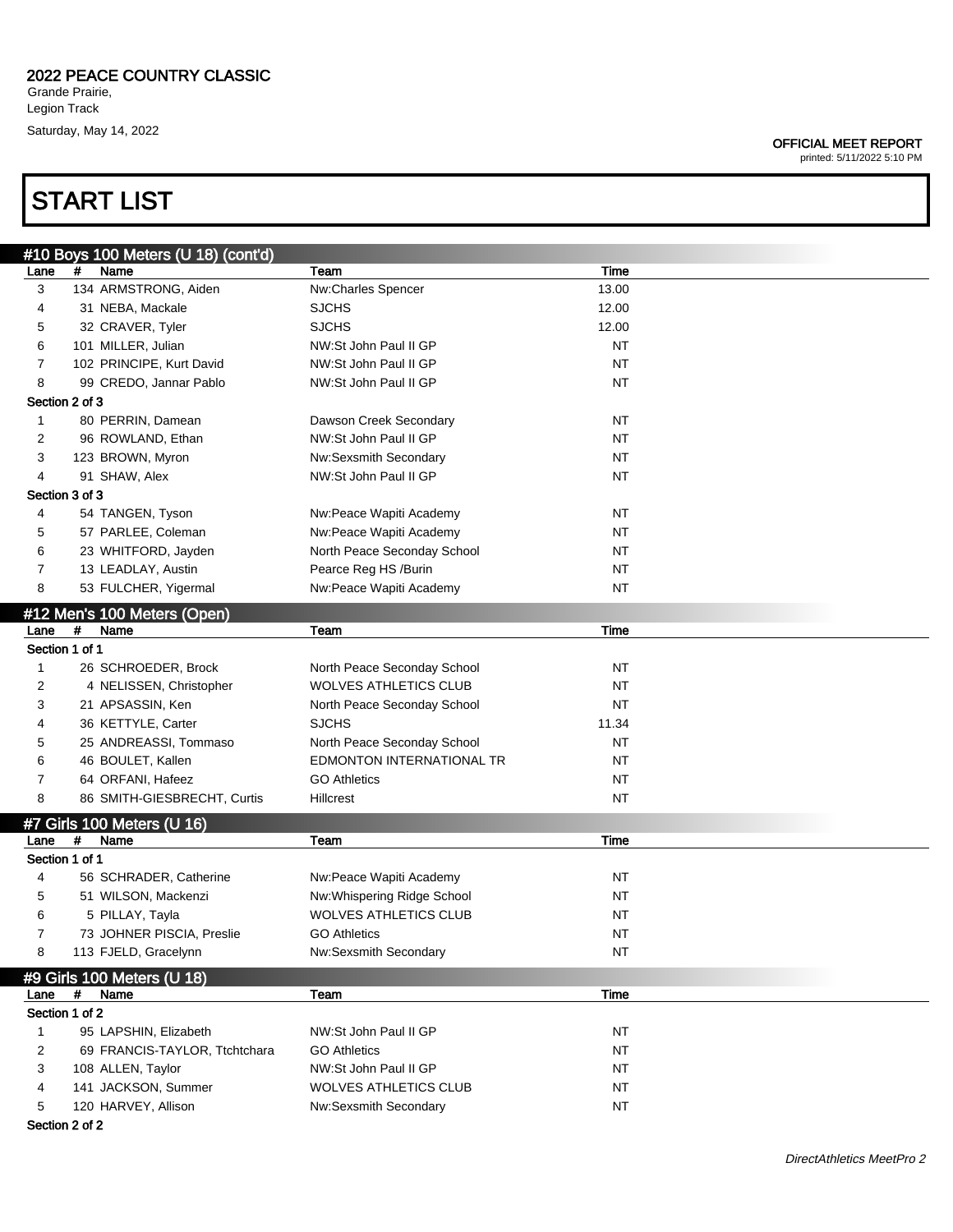## 2022 PEACE COUNTRY CLASSIC

Grande Prairie, Legion Track Saturday, May 14, 2022

# START LIST

|                |   | #9 Girls 100 Meters (U 18) (cont'd)   |                                 |           |
|----------------|---|---------------------------------------|---------------------------------|-----------|
| Lane           | # | Name                                  | Team                            | Time      |
| 1              |   | 94 STEINKE, Elisha                    | NW:St John Paul II GP           | <b>NT</b> |
| 2              |   | 77 MATTSON, Hollis                    | Dawson Creek Secondary          | ΝT        |
| 3              |   | 90 BOJCZUK, Isabelle                  | <b>Npss</b>                     | NT        |
| 4              |   | 58 MAZURKEWICH, Katelyn               | Nw:Peace Wapiti Academy         | NT        |
| 5              |   | 142 JARBEK, Linley                    | <b>Npss</b>                     | NT        |
|                |   |                                       |                                 |           |
| Lane           | # | #11 Women's 100 Meters (Open)<br>Name | Team                            | Time      |
| Section 1 of 1 |   |                                       |                                 |           |
| $\mathbf{1}$   |   | 136 BRADSHAW, Saren                   | Unattached                      | NT        |
| 2              |   | 138 STACKHOUSE, Samantha              | Unattached                      | ΝT        |
| 3              |   | 22 COPES, Elanor                      | North Peace Seconday School     | ΝT        |
| 4              |   | 40 NOSKEY, Emma                       | <b>SJCHS</b>                    | 13.30     |
|                |   |                                       |                                 |           |
| 5              |   | 70 FORRESTER, Sarai                   | <b>GO Athletics</b>             | NT        |
|                |   | #14 Boys 200 Meters (U 14)            |                                 |           |
| Lane           | # | Name                                  | Team                            | Time      |
| Section 1 of 1 |   |                                       |                                 |           |
| $\mathbf{1}$   |   | 11 MONTEITH, Ryder                    | Unattached                      | NT        |
|                |   | #16 Boys 200 Meters (U 16)            |                                 |           |
| Lane           | # | Name                                  | Team                            | Time      |
| Section 1 of 1 |   |                                       |                                 |           |
| 2              |   | 45 LEADLAY, Hudson                    | <b>TA Norris</b>                | NT        |
| 3              |   | 83 SMITH-GIESBRECHT, Terry            | <b>Hillcrest</b>                | ΝT        |
| 4              |   | 17 WHITFORD, Jackson                  | <b>Bert Bowes Middle School</b> | NT        |
| 5              |   | 128 SOLL, Avery                       | Nw:Sexsmith Secondary           | NT        |
| 6              |   | 78 TURNBULL, Ryan                     | Dawson Creek Secondary          | NT        |
| 7              |   | 16 KITTLE, Leighton                   | <b>Bert Bowes Middle School</b> | NT        |
| 8              |   | 18 MACGREGOR, Austin                  | Bert Bowes Middle School        | NT        |
|                |   |                                       |                                 |           |
|                |   | #18 Boys 200 Meters (U 18)            |                                 |           |
| Lane           | # | Name                                  | Team                            | Time      |
| Section 1 of 2 |   |                                       |                                 |           |
| 1              |   | 97 PALAMING, Genesis                  | NW:St John Paul II GP           | NT        |
| 2              |   | 80 PERRIN, Damean                     | Dawson Creek Secondary          | ΝT        |
| 3              |   | 9 RADBOURNE, Hastings                 | <b>Peace Country Wolves</b>     | ΝT        |
|                |   | 31 NEBA, Mackale                      | <b>SJCHS</b>                    | 23.50     |
| 5              |   | 32 CRAVER, Tyler                      | <b>SJCHS</b>                    | 23.50     |
| 6              |   | 100 CASTANEDA, Jose                   | NW:St John Paul II GP           | <b>NT</b> |
| 7              |   | 102 PRINCIPE, Kurt David              | NW:St John Paul II GP           | <b>NT</b> |
| 8              |   | 54 TANGEN, Tyson                      | Nw:Peace Wapiti Academy         | <b>NT</b> |
| Section 2 of 2 |   |                                       |                                 |           |
| $\mathbf{1}$   |   | 99 CREDO, Jannar Pablo                | NW:St John Paul II GP           | NT        |
| 2              |   | 57 PARLEE, Coleman                    | Nw:Peace Wapiti Academy         | <b>NT</b> |
| 3              |   | 53 FULCHER, Yigermal                  | Nw:Peace Wapiti Academy         | <b>NT</b> |
| 4              |   | 13 LEADLAY, Austin                    | Pearce Reg HS /Burin            | <b>NT</b> |
| 5              |   | 23 WHITFORD, Jayden                   | North Peace Seconday School     | <b>NT</b> |
| 6              |   | 91 SHAW, Alex                         | NW:St John Paul II GP           | <b>NT</b> |
|                |   |                                       |                                 |           |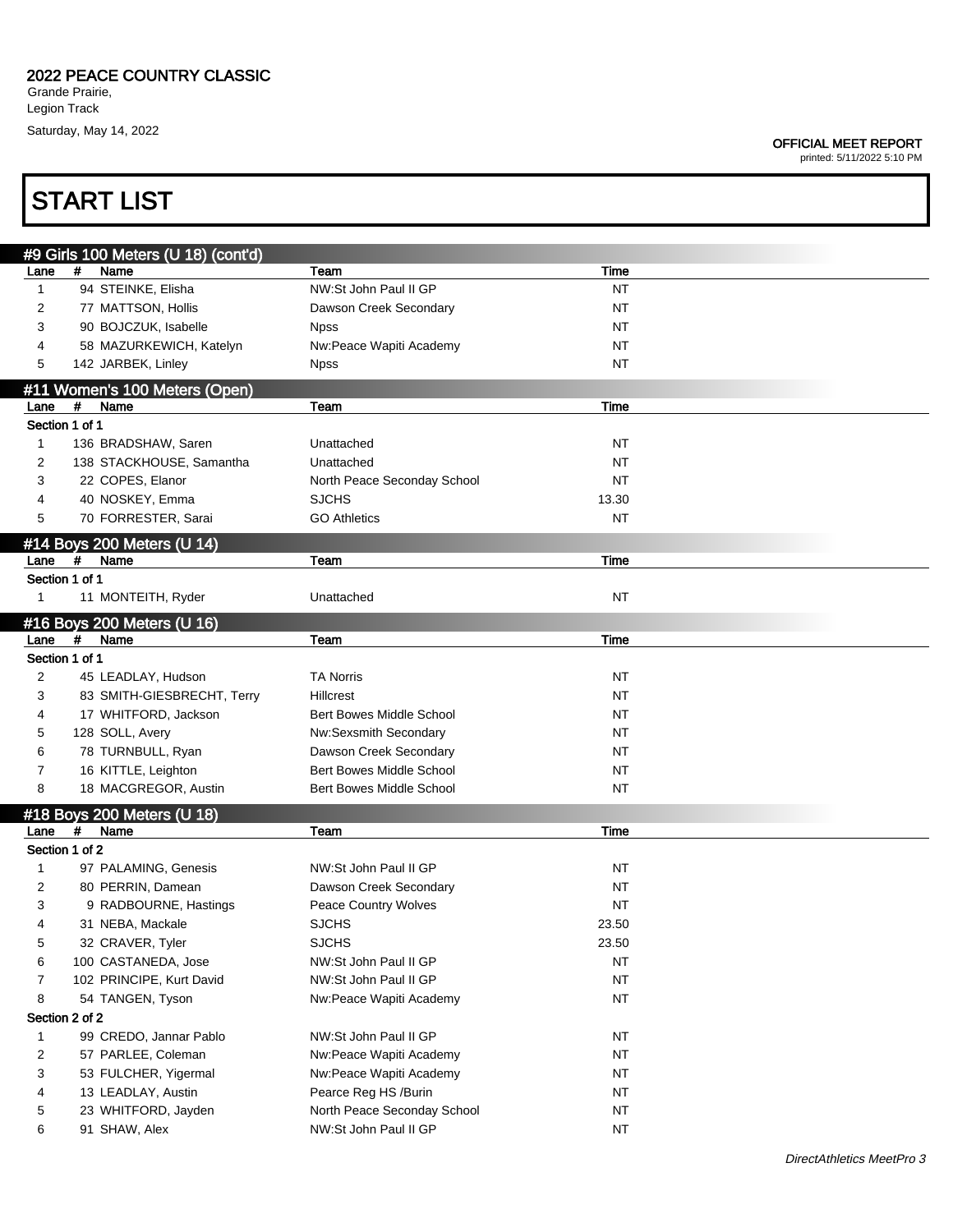## OFFICIAL MEET REPORT

printed: 5/11/2022 5:10 PM

# START LIST

|                             |   | #18 Boys 200 Meters (U 18) (cont'd) |                             |             |  |  |  |
|-----------------------------|---|-------------------------------------|-----------------------------|-------------|--|--|--|
| Lane                        | # | Name                                | Team                        | <b>Time</b> |  |  |  |
| $\overline{7}$              |   | 111 MECHAM, Peyton                  | Beaverlodge School          | <b>NT</b>   |  |  |  |
|                             |   | #20 Boys 200 Meters (Open)          |                             |             |  |  |  |
| Lane                        | # | Name                                | Team                        | <b>Time</b> |  |  |  |
| Section 1 of 1              |   |                                     |                             |             |  |  |  |
| $\mathbf{1}$                |   | 89 LAURIE, Ronin                    | <b>Npss</b>                 | NT          |  |  |  |
| 2                           |   | 21 APSASSIN, Ken                    | North Peace Seconday School | NT          |  |  |  |
| 3                           |   | 25 ANDREASSI, Tommaso               | North Peace Seconday School | <b>NT</b>   |  |  |  |
| 4                           |   | 36 KETTYLE, Carter                  | <b>SJCHS</b>                | 22.00       |  |  |  |
| #13 Girls 200 Meters (U 14) |   |                                     |                             |             |  |  |  |
| Lane                        | # | Name                                | Team                        | <b>Time</b> |  |  |  |
| Section 1 of 1              |   |                                     |                             |             |  |  |  |
| $\mathbf{1}$                |   | 114 ELLSWORTH, Layla                | Nw:Sexsmith Secondary       | NΤ          |  |  |  |
| $\overline{2}$              |   | 10 REUM, Mataya                     | Unattached                  | <b>NT</b>   |  |  |  |
|                             |   |                                     |                             |             |  |  |  |
|                             |   | #15 Girls 200 Meters (U 16)         |                             |             |  |  |  |
| Lane                        | # | Name                                | <b>Team</b>                 | <b>Time</b> |  |  |  |
| Section 1 of 1<br>3         |   |                                     | <b>GO Athletics</b>         | <b>NT</b>   |  |  |  |
|                             |   | 73 JOHNER PISCIA, Preslie           |                             |             |  |  |  |
| 4                           |   | 122 JAMISON, Kady                   | Nw:Sexsmith Secondary       | <b>NT</b>   |  |  |  |
| 5                           |   | 51 WILSON, Mackenzi                 | Nw:Whispering Ridge School  | <b>NT</b>   |  |  |  |
| 6                           |   | 113 FJELD, Gracelynn                | Nw:Sexsmith Secondary       | <b>NT</b>   |  |  |  |
|                             |   | #17 Girls 200 Meters (U 18)         |                             |             |  |  |  |
| Lane                        | # | <b>Name</b>                         | Team                        | Time        |  |  |  |
| Section 1 of 1              |   |                                     |                             |             |  |  |  |
| $\mathbf{1}$                |   | 77 MATTSON, Hollis                  | Dawson Creek Secondary      | <b>NT</b>   |  |  |  |
| $\overline{\mathbf{c}}$     |   | 109 EDEY, Tehya                     | NW:St John Paul II GP       | <b>NT</b>   |  |  |  |
| 3                           |   | 108 ALLEN, Taylor                   | NW:St John Paul II GP       | NT          |  |  |  |
| 4                           |   | 29 STEFAN, Trinity                  | <b>SJCHS</b>                | 32:00.00    |  |  |  |
| 5                           |   | 95 LAPSHIN, Elizabeth               | NW:St John Paul II GP       | NΤ          |  |  |  |
| 6                           |   | 69 FRANCIS-TAYLOR, Ttchtchara       | <b>GO Athletics</b>         | <b>NT</b>   |  |  |  |
|                             |   | #19 Girls 200 Meters (Open)         |                             |             |  |  |  |
| Lane                        | # | Name                                | Team                        | Time        |  |  |  |
| Section 1 of 1              |   |                                     |                             |             |  |  |  |
| 1                           |   | 22 COPES, Elanor                    | North Peace Seconday School | NΤ          |  |  |  |
| $\overline{2}$              |   | 20 STOBBE, Meghan                   | North Peace Seconday School | <b>NT</b>   |  |  |  |
| 3                           |   | 138 STACKHOUSE, Samantha            | Unattached                  | <b>NT</b>   |  |  |  |
| 4                           |   | 40 NOSKEY, Emma                     | <b>SJCHS</b>                | 25.00       |  |  |  |
|                             |   | #32 Boys 800 Meters (U 12)          |                             |             |  |  |  |
| Lane                        | # | Name                                | Team                        | Time        |  |  |  |
| Section 1 of 1              |   |                                     |                             |             |  |  |  |
| $\mathbf{1}$                |   | 49 MCKECHNIE, Tate                  | Nw: Whispering Ridge School | NT          |  |  |  |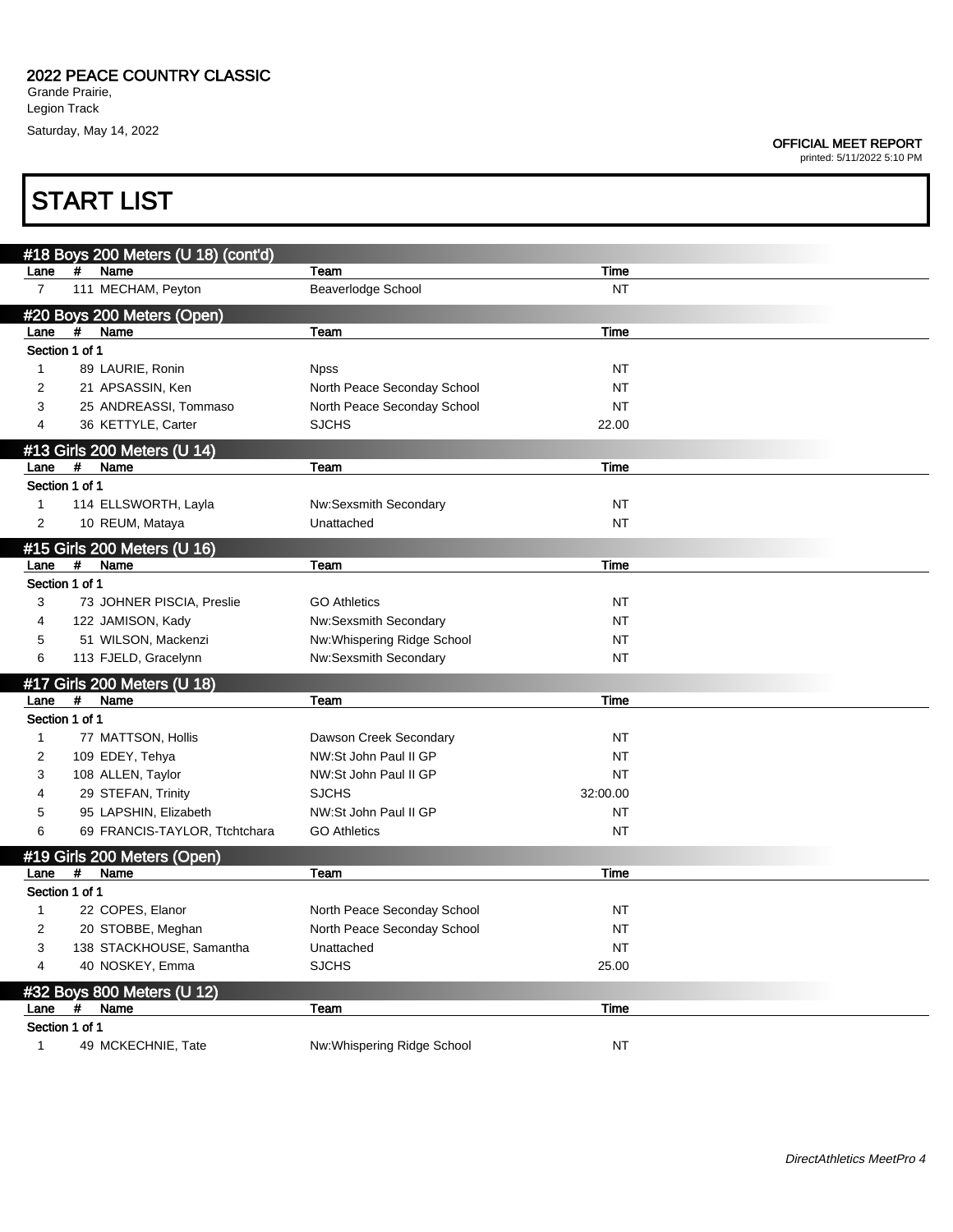## 2022 PEACE COUNTRY CLASSIC

Grande Prairie, Legion Track Saturday, May 14, 2022

## OFFICIAL MEET REPORT

printed: 5/11/2022 5:10 PM

## #26 Boys 400 Meters (U 16) Lane # Name The Team Team Team The Team Time Section 1 of 1 1 17 WHITFORD, Jackson Bert Bowes Middle School NT 2 18 MACGREGOR, Austin Bert Bowes Middle School NT 3 68 ORFANI, Aehsan GO Athletics **CO Athletics** NT 4 135 ARMSTRONG, William Unattached 1:30.00 5 45 LEADLAY, Hudson **TA Norris NT** NT NT NT NT #28 Boys 400 Meters (U 18) Lane # Name The Team Team Team Time Section 1 of 1 1 9 RADBOURNE, Hastings **Peace Country Wolves** NT 2 111 MECHAM, Peyton Beaverlodge School NT 3 57 PARLEE, Coleman Nw:Peace Wapiti Academy NT 4 32 CRAVER, Tyler SJCHS SJCHS 57.00 5 31 NEBA, Mackale SJCHS 58.00 6 42 LEET, Deizel WOLVES ATHLETICS CLUB NT #30 Men's 400 Meters (Open) Lane # Name The Team Team Team Time Section 1 of 1 1 89 LAURIE, Ronin Noss Noss North North New York NT 2 124 SOLL, Teyton **NW:Sexsmith Secondary** 124 SOLL, Teyton 3 19 SCHREINER, Kane North Peace Seconday School NT 4 36 KETTYLE, Carter **55.50** SJCHS 55.50 5 37 ONUN, Micheal SJCHS 1:10.00 #31 Girls 800 Meters (U 12) Lane # Name The Team Team Team The Time Section 1 of 1 1 82 BORN, Rachel **Hillcrest** Hillcrest NT #27 Girls 400 Meters (U 18) Lane # Name Team Time Section 1 of 1 1 120 HARVEY, Allison NW:Sexsmith Secondary NT 2 58 MAZURKEWICH, Katelyn Nw:Peace Wapiti Academy NT 3 15 GERMAIN, Indira **NW:Charles Spencer** NT 4 30 MYERS, Shenelle SJCHS 1:50.00 5 109 EDEY, Tehya NW:St John Paul II GP NT 6 140 GIBBONS, Naia Unattached NT #29 Women's 400 Meters (Open) Lane # Name Team Time Section 1 of 1 1 138 STACKHOUSE, Samantha Unattached NT NT NT 2 39 TIMANSON, Ariel SJCHS 50 SUCHS 1:15.00 3 24 BENNIE, Sidney North Peace Seconday School NT START LIST

4 40 NOSKEY, Emma SJCHS 1:05.00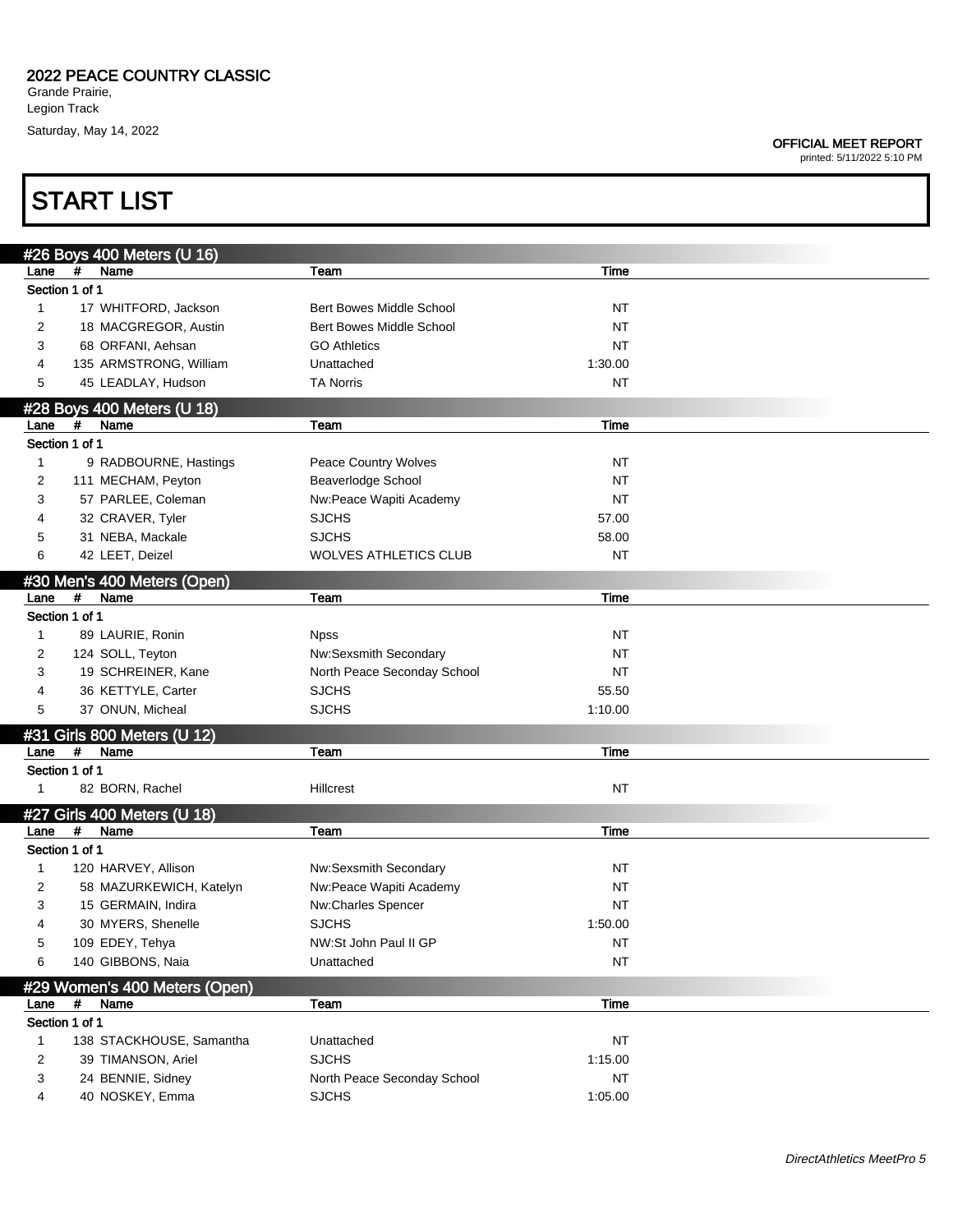**START LIST** 

### OFFICIAL MEET REPORT

|                |      | #34 Boys 800 Meters (U 14)          |                                                       |             |
|----------------|------|-------------------------------------|-------------------------------------------------------|-------------|
| Lane           | $\#$ | Name                                | Team                                                  | Time        |
| Section 1 of 1 |      |                                     |                                                       |             |
| 2              |      | 44 HENHEFFER, Sawyer                | Individual                                            | NT          |
| 3              |      | 129 SOLL, Kienan                    | Nw:Sexsmith Secondary                                 | <b>NT</b>   |
|                |      | #36 Boys 800 Meters (U 16)          |                                                       |             |
| Lane           | #    | Name                                | <b>Team</b>                                           | Time        |
| Section 1 of 1 |      |                                     |                                                       |             |
| 1              |      | 63 GREIDANUS, Norman                | <b>GO Athletics</b>                                   | NT          |
| 4              |      | 119 MAKI, Seth                      |                                                       | <b>NT</b>   |
|                |      | 41 MCKECHNIE, Brendan               | Nw:Sexsmith Secondary<br><b>WOLVES ATHLETICS CLUB</b> | <b>NT</b>   |
| 5              |      |                                     |                                                       |             |
| 6              |      | 135 ARMSTRONG, William              | Unattached                                            | 2:45.00     |
|                |      | #38 Boys 800 Meters (U 18)          |                                                       |             |
| Lane           | $\#$ | Name                                | Team                                                  | <b>Time</b> |
| Section 1 of 1 |      |                                     |                                                       |             |
| 1              |      | 42 LEET, Deizel                     | <b>WOLVES ATHLETICS CLUB</b>                          | <b>NT</b>   |
| 2              |      | 66 SALOPREE, Chris                  | <b>GO Athletics</b>                                   | 2:26.00     |
| 3              |      | 123 BROWN, Myron                    | Nw:Sexsmith Secondary                                 | <b>NT</b>   |
| 4              |      | 35 FARNSWORTH, Jacob                | <b>SJCHS</b>                                          | 2:05.00     |
|                |      |                                     |                                                       |             |
|                |      | #40 Men's 800 Meters (Open)         |                                                       |             |
| Lane           | #    | Name                                | Team                                                  | <b>Time</b> |
| Section 1 of 1 |      |                                     |                                                       |             |
| 5              |      | 124 SOLL, Teyton                    | Nw:Sexsmith Secondary                                 | NT          |
| 6              |      | 4 NELISSEN, Christopher             | <b>WOLVES ATHLETICS CLUB</b>                          | <b>NT</b>   |
| $\overline{7}$ |      | 19 SCHREINER, Kane                  | North Peace Seconday School                           | <b>NT</b>   |
|                |      |                                     |                                                       |             |
|                | #    | #37 Girls 800 Meters (U 18)<br>Name |                                                       |             |
| Lane           |      |                                     | Team                                                  | Time        |
| Section 1 of 1 |      |                                     |                                                       |             |
| $\overline{c}$ |      | 30 MYERS, Shenelle                  | <b>SJCHS</b>                                          | 4:00.00     |
| 3              |      | 15 GERMAIN, Indira                  | Nw:Charles Spencer                                    | NT          |
| 4              |      | 106 TROYER, Nicole                  | NW:St John Paul II GP                                 | NT          |
| 5              |      | 140 GIBBONS, Naia                   | Unattached                                            | NT          |
| 6              |      | 72 HALTON, Maddy                    | <b>GO Athletics</b>                                   | NT          |
| 7              |      | 109 EDEY, Tehya                     | NW:St John Paul II GP                                 | NT          |
| 8              |      | 62 GREIDANUS, Kiera                 | <b>GO Athletics</b>                                   | 2:45.00     |
|                |      |                                     |                                                       |             |
|                |      | #39 Women's 800 Meters (Open)       |                                                       |             |
| Lane           | #    | Name                                | Team                                                  | Time        |
| Section 1 of 1 |      |                                     |                                                       |             |
| 9              |      | 24 BENNIE, Sidney                   | North Peace Seconday School                           | <b>NT</b>   |
| 10             |      | 60 TWELVETREE, Madison              | Nw:Peace Wapiti Academy                               | <b>NT</b>   |
| 11             |      | 20 STOBBE, Meghan                   | North Peace Seconday School                           | <b>NT</b>   |
| 12             |      | 39 TIMANSON, Ariel                  | <b>SJCHS</b>                                          | 2:40.00     |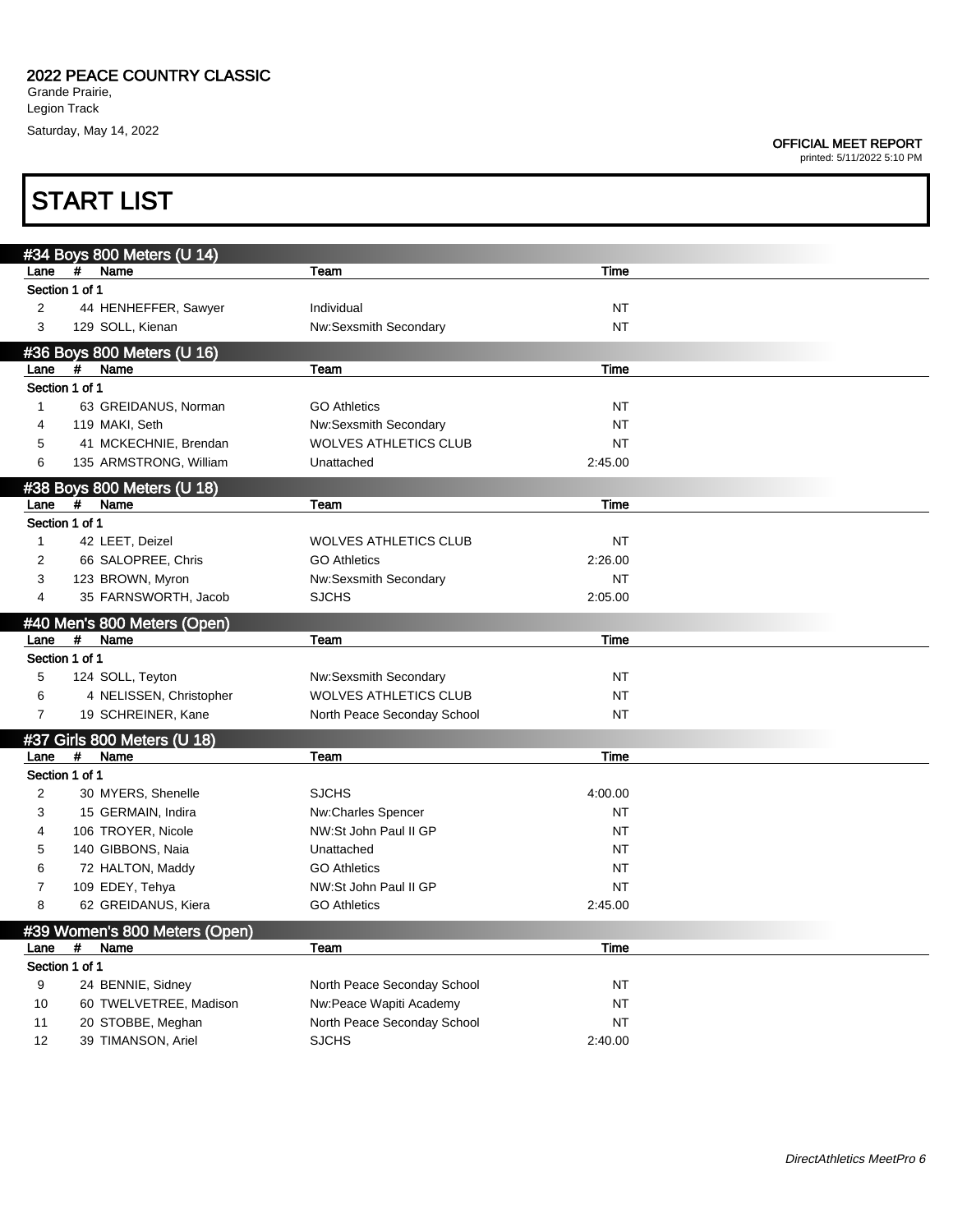## OFFICIAL MEET REPORT

|                |            | <b>START LIST</b>                           |                                      |                 |
|----------------|------------|---------------------------------------------|--------------------------------------|-----------------|
|                |            |                                             |                                      |                 |
| Lane           | #          | #42 Boys 1500 Meters (U 14)<br>Name         | Team                                 | Time            |
| Section 1 of 1 |            |                                             |                                      |                 |
| $\mathbf{1}$   |            | 44 HENHEFFER, Sawyer                        | Individual                           | NT              |
|                |            | #44 Boys 1500 Meters (U 16)                 |                                      |                 |
| Lane           | #          | Name                                        | Team                                 | Time            |
| Section 1 of 1 |            |                                             |                                      |                 |
| 2              |            | 131 SKARBERG, Connor                        | Nw:Sexsmith Secondary                | NT              |
| 3              |            | 119 MAKI, Seth                              | Nw:Sexsmith Secondary                | NT              |
| 4              |            | 41 MCKECHNIE, Brendan                       | <b>WOLVES ATHLETICS CLUB</b>         | NT              |
| 5              |            | 63 GREIDANUS, Norman                        | <b>GO Athletics</b>                  | NT              |
|                |            | #46 Boys 1500 Meters (U 18)                 |                                      |                 |
| Lane           | #          | Name                                        | Team                                 | Time            |
| Section 1 of 1 |            |                                             |                                      |                 |
| 6              |            | 66 SALOPREE, Chris                          | <b>GO Athletics</b>                  | 4:59.00         |
| $\overline{7}$ |            | 134 ARMSTRONG, Aiden                        | Nw:Charles Spencer                   | 5:00.00         |
| 8              |            | 127 MUGGABERG, Lane                         | Nw:Sexsmith Secondary                | NT              |
| 9              |            | 35 FARNSWORTH, Jacob                        | <b>SJCHS</b>                         | 5:00.00         |
|                |            | #48 Men's 1500 Meters (Open)                |                                      |                 |
| Lane           | #          | Name                                        | Team                                 | Time            |
| Section 1 of 1 |            |                                             |                                      |                 |
| $\mathbf{1}$   |            | 67 FASZER, Sam                              | <b>GO Athletics</b>                  | NT              |
| 2              |            | 76 MCKECHNIE, Landon                        | Dawson Creek Secondary               | <b>NT</b>       |
| 3              |            | 64 ORFANI, Hafeez                           | <b>GO Athletics</b>                  | 5:20.00         |
| 4              |            | 126 SKARBERG, Gavin                         | Nw:Sexsmith Secondary                | NT              |
|                |            | #41 Girls 1500 Meters (U 14)                |                                      |                 |
| Lane           | #          | Name                                        | Team                                 | Time            |
| Section 1 of 1 |            |                                             |                                      |                 |
| 1              |            | 48 DRUMMOND, Simone                         | Nw:Whispering Ridge School           | NT              |
|                |            | #43 Girls 1500 Meters (U 16)                |                                      |                 |
| Lane           | #          | Name                                        | Team                                 | Time            |
| Section 1 of 1 |            |                                             |                                      |                 |
| 1              |            | 122 JAMISON, Kady                           | Nw:Sexsmith Secondary                | NT              |
|                |            | #45 Girls 1500 Meters (U 18)                |                                      |                 |
| Lane           | $\pmb{\#}$ | Name                                        | Team                                 | <b>Time</b>     |
| Section 1 of 1 |            |                                             |                                      |                 |
| 3              |            | 43 STEINKE, Flora                           | <b>WOLVES ATHLETICS CLUB</b>         | <b>NT</b>       |
| 4              |            | 72 HALTON, Maddy                            | <b>GO Athletics</b>                  | <b>NT</b>       |
| 5              |            | 140 GIBBONS, Naia                           | Unattached                           | NT              |
| 6              |            | 62 GREIDANUS, Kiera                         | <b>GO Athletics</b>                  | 5:35.00         |
| $\overline{7}$ |            | 106 TROYER, Nicole                          | NW:St John Paul II GP                | NT              |
| 8<br>9         |            | 90 BOJCZUK, Isabelle<br>120 HARVEY, Allison | <b>Npss</b><br>Nw:Sexsmith Secondary | NT<br><b>NT</b> |
|                |            |                                             |                                      |                 |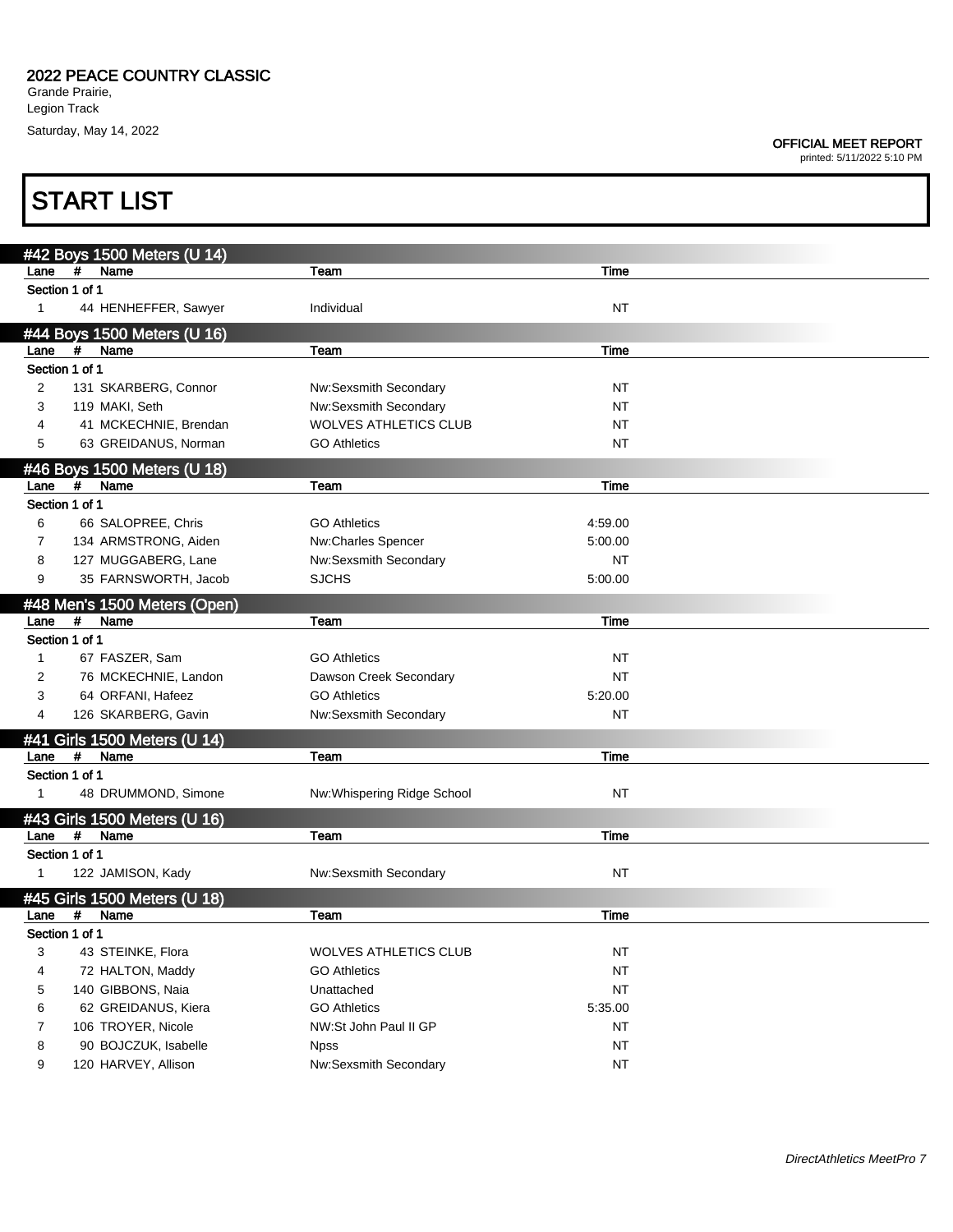### OFFICIAL MEET REPORT

| <b>START LIST</b> |                                             |                                  |             |  |
|-------------------|---------------------------------------------|----------------------------------|-------------|--|
|                   | #47 Women's 1500 Meters (Open)              |                                  |             |  |
| Lane              | #<br>Name                                   | Team                             | <b>Time</b> |  |
|                   | Section 1 of 1                              |                                  |             |  |
| 9                 | 74 RUDE, Jessica                            | Dawson Creek Secondary           | NT          |  |
| 10                | 60 TWELVETREE, Madison                      | Nw:Peace Wapiti Academy          | <b>NT</b>   |  |
|                   | #50 Men's 3000 Meters (U 14)                |                                  |             |  |
| Lane              | #<br>Name                                   | Team                             | Time        |  |
|                   | Section 1 of 1                              |                                  |             |  |
| 1                 | 44 HENHEFFER, Sawyer                        | Individual                       | <b>NT</b>   |  |
|                   | #52 Men's 3000 Meters (U 16)                |                                  |             |  |
| Lane              | #<br>Name                                   | Team                             | Time        |  |
|                   | Section 1 of 1                              |                                  |             |  |
| 2                 | 131 SKARBERG, Connor                        | Nw:Sexsmith Secondary            | NT          |  |
| 3                 | 135 ARMSTRONG, William                      | Unattached                       | 13:00.00    |  |
| 4                 | 41 MCKECHNIE, Brendan                       | <b>WOLVES ATHLETICS CLUB</b>     | NT          |  |
| 5                 | 6 HICKOK, Asher                             | <b>WOLVES ATHLETICS CLUB</b>     | <b>NT</b>   |  |
| 6                 | 63 GREIDANUS, Norman                        | <b>GO Athletics</b>              | NT          |  |
|                   |                                             |                                  |             |  |
|                   | #54 Men's 3000 Meters (U 18)                |                                  |             |  |
| Lane              | #<br>Name                                   | Team                             | Time        |  |
|                   | Section 1 of 1                              |                                  |             |  |
| $\overline{7}$    | 130 JAMESON, Nelson                         | Nw:Sexsmith Secondary            | NT          |  |
| 8                 | 134 ARMSTRONG, Aiden                        | Nw:Charles Spencer               | 11:30.00    |  |
| 9                 | 127 MUGGABERG, Lane                         | Nw:Sexsmith Secondary            | <b>NT</b>   |  |
|                   | #56 Men's 3000 Meters (Open)                |                                  |             |  |
| Lane              | #<br>Name                                   | Team                             | Time        |  |
|                   | Section 1 of 1                              |                                  |             |  |
| 10                | 67 FASZER, Sam                              | <b>GO Athletics</b>              | NT          |  |
| 11                | 12 LEADLAY, Dylan                           | Pearce Reg HS /Burin             | NT          |  |
| 12                | 126 SKARBERG, Gavin                         | Nw:Sexsmith Secondary            | NT          |  |
| 13                | 76 MCKECHNIE, Landon                        | Dawson Creek Secondary           | NT          |  |
|                   | #49 Women's 3000 Meters (U 14)              |                                  |             |  |
| Lane              | #<br>Name                                   | Team                             | Time        |  |
|                   | Section 1 of 1                              |                                  |             |  |
| 14                | 48 DRUMMOND, Simone                         | Nw:Whispering Ridge School       | <b>NT</b>   |  |
|                   |                                             |                                  |             |  |
| Lane              | #53 Women's 3000 Meters (U 18)<br>#<br>Name | Team                             | Time        |  |
|                   | Section 1 of 1                              |                                  |             |  |
| 15                |                                             | <b>GO Athletics</b>              | NT          |  |
|                   | 72 HALTON, Maddy                            | <b>WOLVES ATHLETICS CLUB</b>     | <b>NT</b>   |  |
| 16                | 43 STEINKE, Flora                           |                                  |             |  |
| 17                | 62 GREIDANUS, Kiera                         | <b>GO Athletics</b>              | 11:59.00    |  |
|                   | #55 Women's 3000 Meters (Open)              |                                  |             |  |
| Lane              | #<br>Name                                   | Team                             | Time        |  |
|                   | Section 1 of 1                              |                                  |             |  |
| $18$              | 132 STEINKE, Lydia                          | <b>GPRC Wolves Athletic Club</b> | NT          |  |
| 19                | 60 TWELVETREE, Madison                      | Nw:Peace Wapiti Academy          | <b>NT</b>   |  |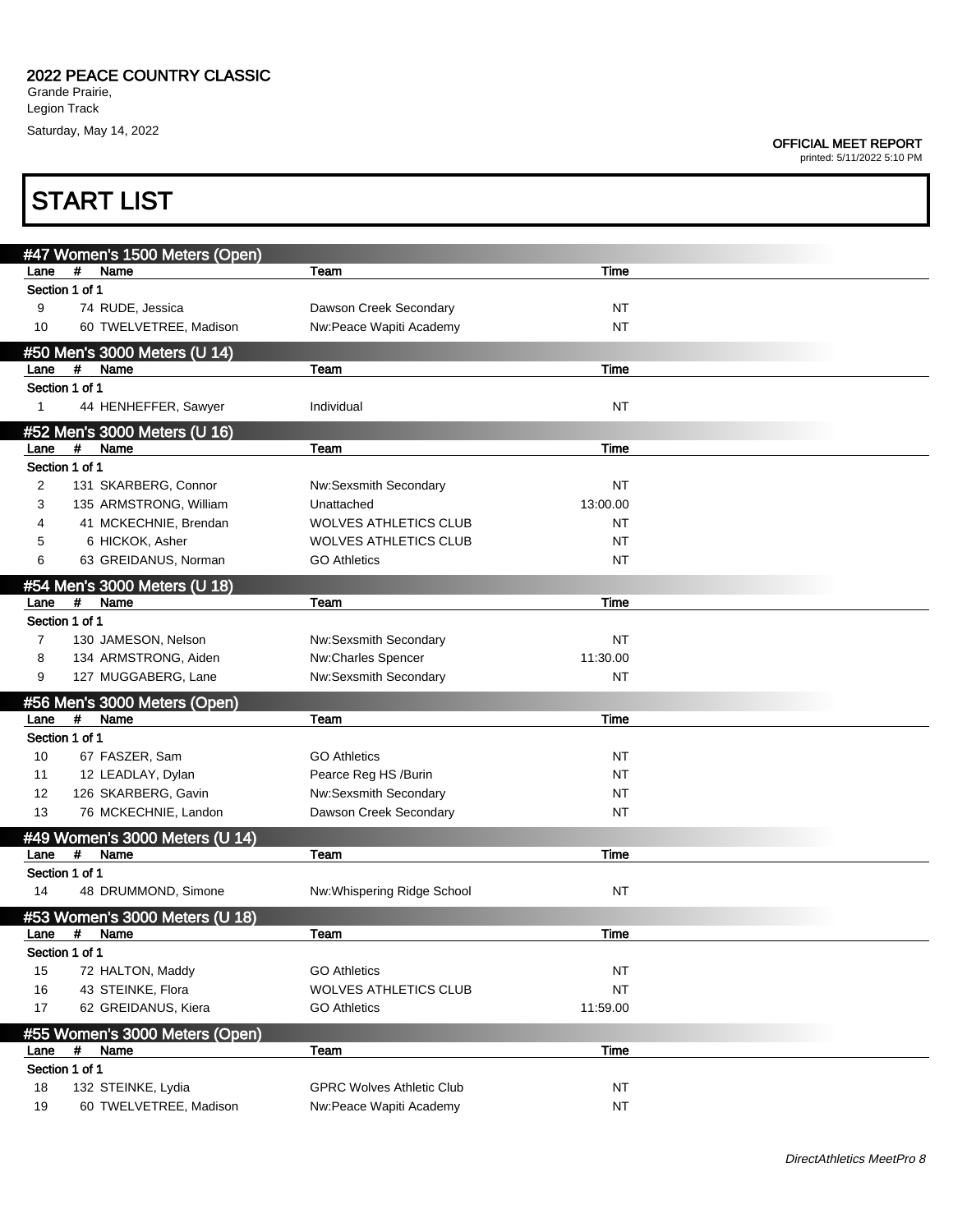### OFFICIAL MEET REPORT

|               | <b>START LIST</b>                            |                                                |                                 |             |  |  |  |
|---------------|----------------------------------------------|------------------------------------------------|---------------------------------|-------------|--|--|--|
|               |                                              |                                                |                                 |             |  |  |  |
| Lane          | #57 Girls 80m Hurdles (U 14)<br>#<br>Name    | Team                                           | Time                            |             |  |  |  |
|               | Section 1 of 1                               |                                                |                                 |             |  |  |  |
| 1             | 114 ELLSWORTH, Layla                         |                                                | Nw:Sexsmith Secondary           | NT          |  |  |  |
| 2             | 48 DRUMMOND, Simone                          |                                                | Nw:Whispering Ridge School      | NT          |  |  |  |
|               |                                              |                                                |                                 |             |  |  |  |
| Lane          | #59 Girls 80m Hurdles (U 16)<br>#<br>Name    | Team                                           | Time                            |             |  |  |  |
|               | Section 1 of 1                               |                                                |                                 |             |  |  |  |
| 3             | 113 FJELD, Gracelynn                         |                                                | Nw:Sexsmith Secondary           | NT          |  |  |  |
|               |                                              |                                                |                                 |             |  |  |  |
| Lane          | #184 Women's 80m Hurdles (U 18)<br>#<br>Name | Team                                           | Time                            |             |  |  |  |
|               | Section 1 of 1                               |                                                |                                 |             |  |  |  |
| 4             | 125 BOZARTH, Brooke                          |                                                | Nw:Sexsmith Secondary           | NT          |  |  |  |
| 5             | 120 HARVEY, Allison                          |                                                | Nw:Sexsmith Secondary           | NT          |  |  |  |
| 6             | 117 HARVEY, Tiana                            |                                                | Nw:Sexsmith Secondary           | NT          |  |  |  |
|               |                                              |                                                |                                 |             |  |  |  |
| Lane          | #60 Boys 100m Hurdles (U 16)<br>Name<br>#    | Team                                           | Time                            |             |  |  |  |
|               | Section 1 of 1                               |                                                |                                 |             |  |  |  |
| 5             | 17 WHITFORD, Jackson                         |                                                | <b>Bert Bowes Middle School</b> | NT          |  |  |  |
|               |                                              | #63 Women's 100m Hurdles (Open)                |                                 |             |  |  |  |
| Lane          | #<br>Name                                    | Team                                           | Time                            |             |  |  |  |
|               | Section 1 of 1                               |                                                |                                 |             |  |  |  |
| $\mathbf{1}$  | 70 FORRESTER, Sarai                          |                                                | <b>GO Athletics</b>             | NT          |  |  |  |
| 2             | 71 MONY, Amara                               |                                                | <b>GO Athletics</b>             | NT          |  |  |  |
| 3             | 81 SHOEMAKER, Bailey                         |                                                | Dawson Creek                    | NT          |  |  |  |
|               | #80 Boys High Jump (U 16)                    |                                                |                                 |             |  |  |  |
| Lane          | #<br>Name                                    | Team                                           |                                 | <b>Mark</b> |  |  |  |
| Flight 1 of 1 |                                              |                                                |                                 |             |  |  |  |
| 2             |                                              | 83 SMITH-GIESBRECHT, Terry<br><b>Hillcrest</b> |                                 | <b>NM</b>   |  |  |  |
| 3             | 17 WHITFORD, Jackson                         |                                                | Bert Bowes Middle School        | <b>NM</b>   |  |  |  |
| 4             | 41 MCKECHNIE, Brendan                        |                                                | <b>WOLVES ATHLETICS CLUB</b>    | <b>NM</b>   |  |  |  |
| 5             | 128 SOLL, Avery                              |                                                | Nw:Sexsmith Secondary           | <b>NM</b>   |  |  |  |
|               | #82 Boys High Jump (U 18)                    |                                                |                                 |             |  |  |  |
| Lane          | Name<br>#                                    | Team                                           |                                 | Mark        |  |  |  |
| Flight 1 of 1 |                                              |                                                |                                 |             |  |  |  |
| 6             | 33 LOXAM, Austin                             | <b>SJCHS</b>                                   |                                 | 1.55m       |  |  |  |
| 7             | 34 MASSON, Coby                              | <b>SJCHS</b>                                   |                                 | 1.55m       |  |  |  |
| 8             | 13 LEADLAY, Austin                           |                                                | Pearce Reg HS /Burin            | <b>NM</b>   |  |  |  |
| 9             | 3 DIRECTO, Javier                            |                                                | Nw:Peace River High             | <b>NM</b>   |  |  |  |
| 10            | 14 AROCHE, Mercutio                          |                                                | Nw:Charles Spencer              | <b>NM</b>   |  |  |  |
| 11            | 1 BARRETT, Matthew                           |                                                | Nw:Peace River High             | <b>NM</b>   |  |  |  |
| 12            | 123 BROWN, Myron                             |                                                | Nw:Sexsmith Secondary           | <b>NM</b>   |  |  |  |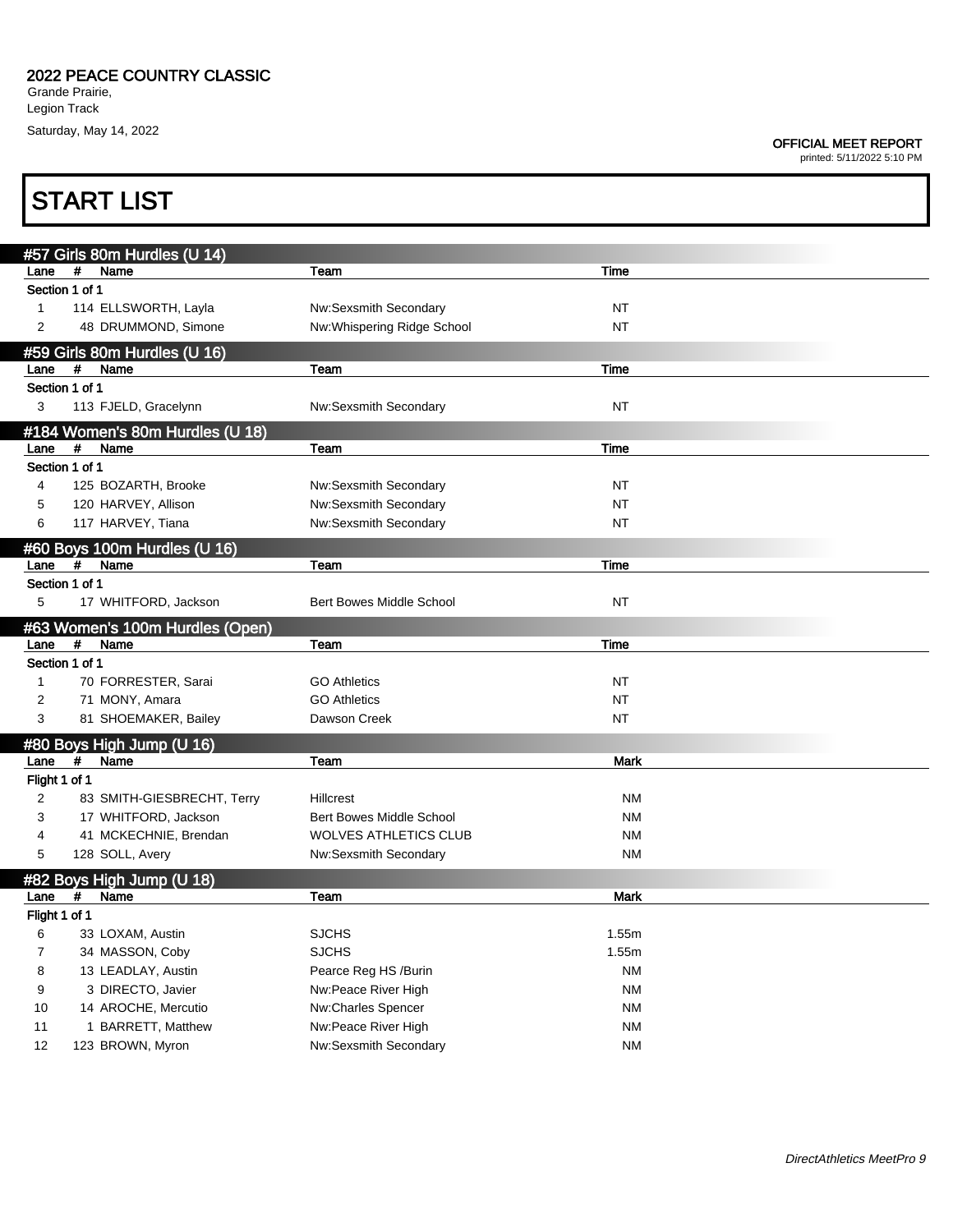**START LIST** 

## OFFICIAL MEET REPORT

|                       | #84 Men's High Jump (Open)<br>#              |                                    | <b>Mark</b>        |
|-----------------------|----------------------------------------------|------------------------------------|--------------------|
| Lane<br>Flight 1 of 1 | Name                                         | Team                               |                    |
| 14                    | 89 LAURIE, Ronin                             | <b>Npss</b>                        | <b>NM</b>          |
| 15                    | 26 SCHROEDER, Brock                          | North Peace Seconday School        | <b>NM</b>          |
| 16                    | 76 MCKECHNIE, Landon                         | Dawson Creek Secondary             | <b>NM</b>          |
|                       |                                              |                                    |                    |
|                       | #77 Girls High Jump (U 14)                   |                                    |                    |
| Lane                  | #<br>Name                                    | Team                               | Mark               |
| Flight 1 of 1         |                                              |                                    |                    |
| 2<br>3                | 84 SMITH-GIESBRECHT, Finn<br>10 REUM, Mataya | Hillcrest                          | <b>NM</b><br>NM    |
|                       |                                              | Unattached                         |                    |
|                       | #79 Girls High Jump (U 16)                   |                                    |                    |
| Lane                  | #<br>Name                                    | Team                               | <b>Mark</b>        |
| Flight 1 of 1         |                                              |                                    |                    |
| 4                     | 5 PILLAY, Tayla                              | <b>WOLVES ATHLETICS CLUB</b>       | ΝM                 |
| 5                     | 73 JOHNER PISCIA, Preslie                    | <b>GO Athletics</b>                | <b>NM</b>          |
| 6                     | 51 WILSON, Mackenzi                          | Nw:Whispering Ridge School         | <b>NM</b>          |
|                       | #81 Girls High Jump (U 18)                   |                                    |                    |
| Lane                  | #<br>Name                                    | Team                               | Mark               |
| Flight 1 of 1         |                                              |                                    |                    |
| 6                     | 69 FRANCIS-TAYLOR, Ttchtchara                | <b>GO Athletics</b>                | <b>NM</b>          |
| 7                     | 90 BOJCZUK, Isabelle                         | <b>Npss</b>                        | <b>NM</b>          |
|                       | #83 Women's High Jump (Open)                 |                                    |                    |
| Lane                  | #<br>Name                                    | Team                               | <b>Mark</b>        |
| Flight 1 of 1         |                                              |                                    |                    |
| 8                     | 20 STOBBE, Meghan                            | North Peace Seconday School        | <b>NM</b>          |
| 9                     | 61 MORRISON, Megan                           | Nw:Peace Wapiti Academy            | <b>NM</b>          |
|                       | #72 Boys Long Jump (U 16)                    |                                    |                    |
| Lane                  | Name<br>#                                    | Team                               | <b>Mark</b>        |
| Flight 1 of 1         |                                              |                                    |                    |
| 1                     | 16 KITTLE, Leighton                          | Bert Bowes Middle School           | ΝM                 |
| 2                     | 18 MACGREGOR, Austin                         | Bert Bowes Middle School           | <b>NM</b>          |
| 3                     | 79 REIRSON, Faith                            | Dawson Creek Secondary             | ΝM                 |
| 4                     | 78 TURNBULL, Ryan                            | Dawson Creek Secondary             | ΝM                 |
|                       | 88 ROCHON, Jarel                             | Hillcrest                          | <b>NM</b>          |
| 6                     | 128 SOLL, Avery                              | Nw:Sexsmith Secondary              | <b>NM</b>          |
| 7                     | 119 MAKI, Seth                               | Nw:Sexsmith Secondary              | <b>NM</b>          |
| 8                     | 135 ARMSTRONG, William                       | Unattached                         | 2.00m              |
|                       | #74 Boys Long Jump (U 18)                    |                                    |                    |
| Lane                  | #<br>Name                                    | Team                               | <b>Mark</b>        |
| Flight 1 of 1         |                                              |                                    |                    |
| 9                     | 23 WHITFORD, Jayden                          | North Peace Seconday School        | <b>NM</b>          |
| 10                    | 102 PRINCIPE, Kurt David                     | NW:St John Paul II GP              | <b>NM</b>          |
| 11                    | 101 MILLER, Julian                           | NW:St John Paul II GP              | <b>NM</b>          |
| 12                    | 99 CREDO, Jannar Pablo                       | NW:St John Paul II GP              | <b>NM</b>          |
|                       |                                              |                                    |                    |
| 13<br>14              | 34 MASSON, Coby<br>111 MECHAM, Peyton        | <b>SJCHS</b><br>Beaverlodge School | 5.00m<br><b>NM</b> |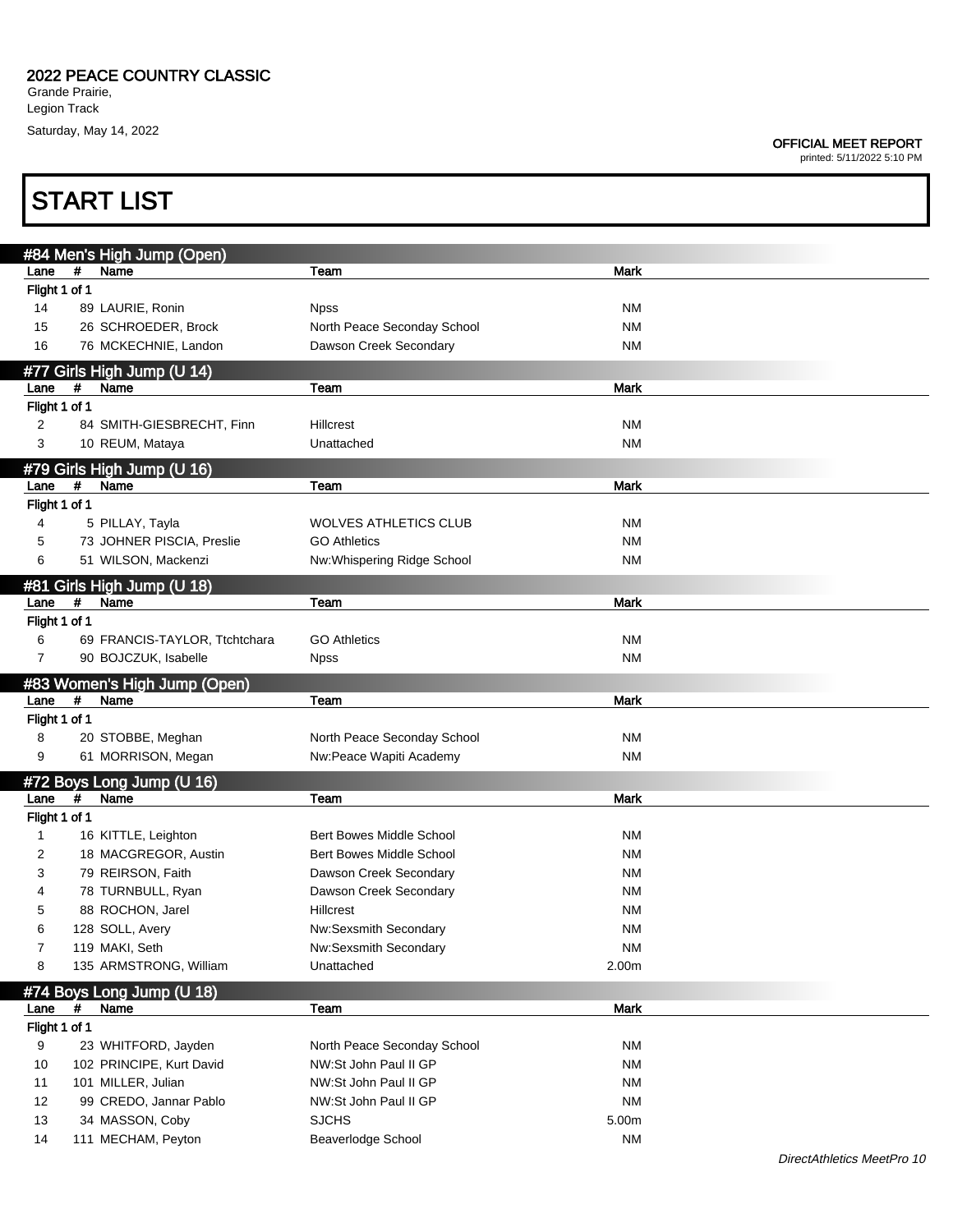## OFFICIAL MEET REPORT

| <b>START LIST</b>     |                                                  |                                                |             |  |  |
|-----------------------|--------------------------------------------------|------------------------------------------------|-------------|--|--|
|                       | #74 Boys Long Jump (U 18) (cont'd)               |                                                |             |  |  |
| Lane                  | Name<br>#                                        | Team                                           | Mark        |  |  |
| 15                    | 3 DIRECTO, Javier                                | Nw:Peace River High                            | <b>NM</b>   |  |  |
| 16                    | 33 LOXAM, Austin                                 | <b>SJCHS</b>                                   | 5.00m       |  |  |
| 17                    | 123 BROWN, Myron                                 | Nw:Sexsmith Secondary                          | <b>NM</b>   |  |  |
|                       | #76 Men's Long Jump (Open)                       |                                                |             |  |  |
| Lane                  | #<br>Name                                        | Team                                           | <b>Mark</b> |  |  |
| Flight 1 of 1         |                                                  |                                                |             |  |  |
| $\mathbf{1}$          | 46 BOULET, Kallen                                | <b>EDMONTON INTERNATIONAL TR</b>               | <b>NM</b>   |  |  |
| 2                     | 89 LAURIE, Ronin                                 | <b>Npss</b>                                    | <b>NM</b>   |  |  |
| 3                     | 59 FEDORWICZ, Keynen                             | Nw:Peace Wapiti Academy                        | <b>NM</b>   |  |  |
| 4                     | 26 SCHROEDER, Brock                              | North Peace Seconday School                    | <b>NM</b>   |  |  |
|                       | #65 Standing Long Jump (U 10)                    |                                                |             |  |  |
| Lane                  | #<br>Name                                        | Team                                           | <b>Mark</b> |  |  |
| Flight 1 of 1         |                                                  |                                                |             |  |  |
| 1                     | 85 SMITH-GIESBRECHT, Jj                          | Hillcrest                                      | NM          |  |  |
|                       |                                                  |                                                |             |  |  |
| Lane                  | #69 Girls Long Jump (U 14)<br>$\pmb{\#}$<br>Name | Team                                           | <b>Mark</b> |  |  |
| Flight 1 of 1         |                                                  |                                                |             |  |  |
| $\mathbf{1}$          | 114 ELLSWORTH, Layla                             | Nw:Sexsmith Secondary                          | <b>NM</b>   |  |  |
| 2                     | 48 DRUMMOND, Simone                              | Nw:Whispering Ridge School                     | <b>NM</b>   |  |  |
| 3                     | 10 REUM, Mataya                                  | Unattached                                     | <b>NM</b>   |  |  |
|                       |                                                  |                                                |             |  |  |
|                       | #71 Girls Long Jump (U 16)                       |                                                |             |  |  |
| Lane<br>Flight 1 of 1 | $\#$<br>Name                                     | Team                                           | <b>Mark</b> |  |  |
| 4                     | 73 JOHNER PISCIA, Preslie                        | <b>GO Athletics</b>                            | ΝM          |  |  |
| 5                     |                                                  |                                                | <b>NM</b>   |  |  |
| 6                     | 113 FJELD, Gracelynn<br>122 JAMISON, Kady        | Nw:Sexsmith Secondary<br>Nw:Sexsmith Secondary | <b>NM</b>   |  |  |
| 7                     | 2 BARRETT, Taylor                                | Nw:Peace River High                            | <b>NM</b>   |  |  |
|                       |                                                  |                                                |             |  |  |
|                       | #73 Girls Long Jump (U 18)                       |                                                |             |  |  |
| Lane                  | #<br>Name                                        | Team                                           | <b>Mark</b> |  |  |
| Flight 1 of 1         |                                                  |                                                |             |  |  |
| 8                     | 77 MATTSON, Hollis                               | Dawson Creek Secondary                         | <b>NM</b>   |  |  |
| 9                     | 117 HARVEY, Tiana                                | Nw:Sexsmith Secondary                          | <b>NM</b>   |  |  |
| 10                    | 104 MCCORKILL, Madison                           | NW:St John Paul II GP                          | <b>NM</b>   |  |  |
| 11                    | 125 BOZARTH, Brooke                              | Nw:Sexsmith Secondary                          | <b>NM</b>   |  |  |
| 12                    | 69 FRANCIS-TAYLOR, Ttchtchara                    | <b>GO Athletics</b>                            | <b>NM</b>   |  |  |
| 13                    | 93 MABIDA, Danae                                 | NW:St John Paul II GP                          | <b>NM</b>   |  |  |
|                       | #75 Women's Long Jump (Open)                     |                                                |             |  |  |
| Lane                  | #<br>Name                                        | Team                                           | Mark        |  |  |
| Flight 1 of 1         |                                                  |                                                |             |  |  |
|                       |                                                  |                                                |             |  |  |
| 14                    | 22 COPES, Elanor                                 | North Peace Seconday School                    | ΝM          |  |  |
| 15                    | 60 TWELVETREE, Madison                           | Nw:Peace Wapiti Academy                        | <b>NM</b>   |  |  |
| 16                    | 74 RUDE, Jessica                                 | Dawson Creek Secondary                         | <b>NM</b>   |  |  |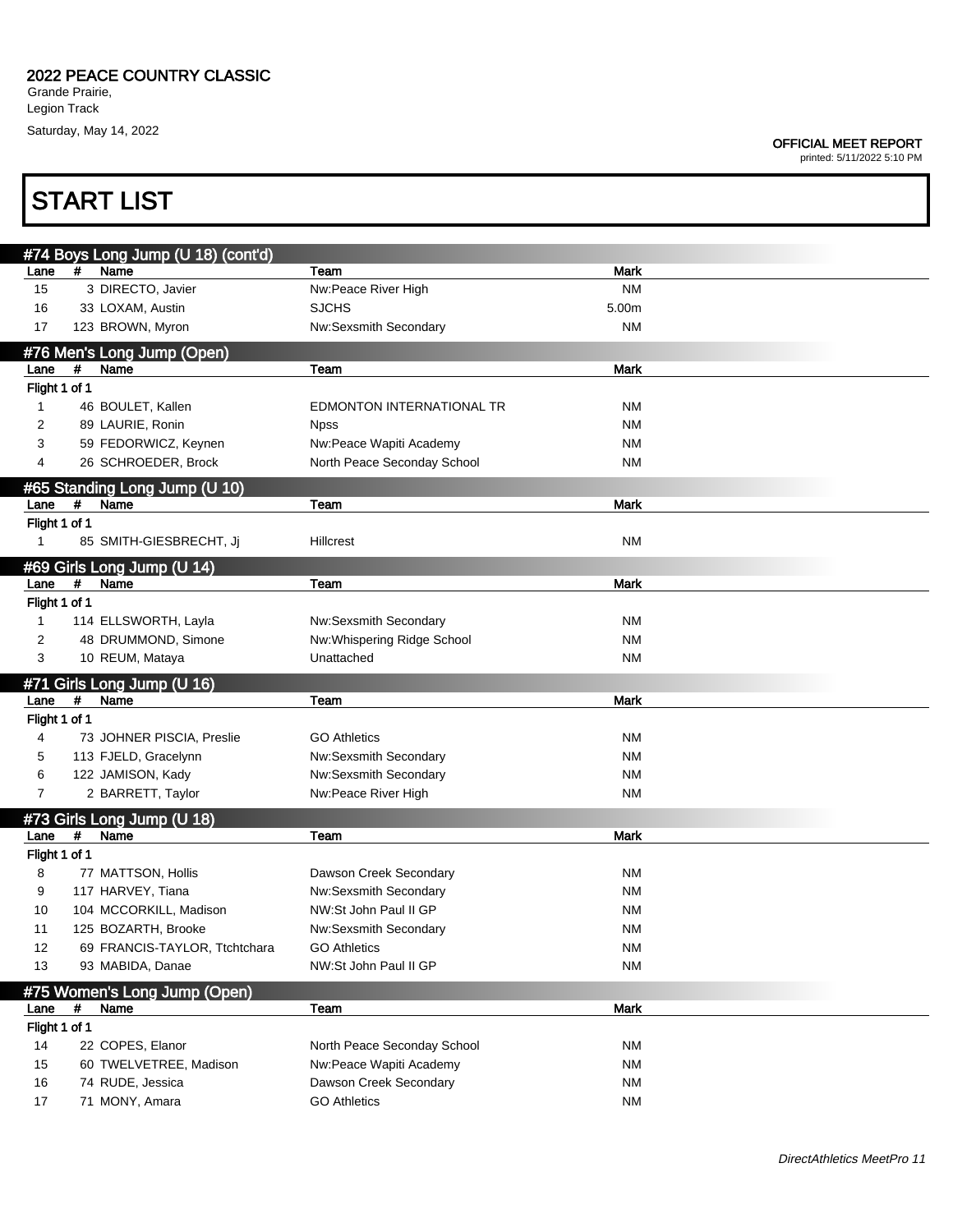**START LIST** 

## OFFICIAL MEET REPORT

|                       |             | #90 Boys Triple Jump (U 18)          |                             |             |  |
|-----------------------|-------------|--------------------------------------|-----------------------------|-------------|--|
| Lane                  | $\#$        | Name                                 | Team                        | <b>Mark</b> |  |
| Flight 1 of 1         |             |                                      |                             |             |  |
| 1                     |             | 1 BARRETT, Matthew                   | Nw:Peace River High         | NM          |  |
| 2                     |             | 3 DIRECTO, Javier                    | Nw:Peace River High         | <b>NM</b>   |  |
| 3                     |             | 33 LOXAM, Austin                     | <b>SJCHS</b>                | 10.05m      |  |
|                       |             |                                      |                             |             |  |
| Lane                  | #           | #92 Men's Triple Jump (Open)<br>Name | Team                        | <b>Mark</b> |  |
| Flight 1 of 1         |             |                                      |                             |             |  |
| 4                     |             | 46 BOULET, Kallen                    | EDMONTON INTERNATIONAL TR   | <b>NM</b>   |  |
| 5                     |             | 59 FEDORWICZ, Keynen                 | Nw:Peace Wapiti Academy     | <b>NM</b>   |  |
|                       |             |                                      |                             |             |  |
|                       | #           | #87 Girls Triple Jump (U 16)<br>Name | Team                        | <b>Mark</b> |  |
| Lane<br>Flight 1 of 1 |             |                                      |                             |             |  |
| 1                     |             | 2 BARRETT, Taylor                    | Nw:Peace River High         | <b>NM</b>   |  |
|                       |             |                                      |                             |             |  |
|                       |             | #89 Girls Triple Jump (U 18)         |                             |             |  |
| Lane                  | $\pmb{\mu}$ | Name                                 | Team                        | <b>Mark</b> |  |
| Flight 1 of 1         |             |                                      |                             |             |  |
| 2                     |             | 93 MABIDA, Danae                     | NW:St John Paul II GP       | NM          |  |
| 3                     |             | 117 HARVEY, Tiana                    | Nw:Sexsmith Secondary       | <b>NM</b>   |  |
| 4                     |             | 58 MAZURKEWICH, Katelyn              | Nw:Peace Wapiti Academy     | <b>NM</b>   |  |
|                       |             | #94 Boys Shot Put (U 12)             |                             |             |  |
| Lane                  | #           | Name                                 | Team                        | <b>Mark</b> |  |
| Flight 1 of 1         |             |                                      |                             |             |  |
| $\mathbf{1}$          |             | 133 ANDREW, Trey                     | Unattached                  | <b>NM</b>   |  |
| 2                     |             | 49 MCKECHNIE, Tate                   | Nw:Whispering Ridge School  | <b>NM</b>   |  |
|                       |             | #98 Boys Shot Put (U 16)             |                             |             |  |
| Lane                  | #           | Name                                 | Team                        | <b>Mark</b> |  |
| Flight 1 of 1         |             |                                      |                             |             |  |
| 1                     |             | 112 LARIO, Mac                       | Nw:Sexsmith Secondary       | <b>NM</b>   |  |
| 2                     |             | 88 ROCHON, Jarel                     | <b>Hillcrest</b>            | <b>NM</b>   |  |
|                       |             | #100 Boys Shot Put (U 18)            |                             |             |  |
| Lane                  | $\pmb{\mu}$ | Name                                 | Team                        | Mark        |  |
| Flight 1 of 1         |             |                                      |                             |             |  |
| 3                     |             | 116 ORMSHAW, Laine                   | Nw:Sexsmith Secondary       | <b>NM</b>   |  |
| 4                     |             | 118 HEIBERT, Jaxon                   | Nw:Sexsmith Secondary       | <b>NM</b>   |  |
| 5                     |             | 91 SHAW, Alex                        | NW:St John Paul II GP       | <b>NM</b>   |  |
| 6                     |             | 105 KRIKUN, Marshall                 | NW:St John Paul II GP       | <b>NM</b>   |  |
|                       |             | #102 Men's Shot Put (Open)           |                             |             |  |
| Lane                  | #           | Name                                 | Team                        | <b>Mark</b> |  |
| Flight 1 of 1         |             |                                      |                             |             |  |
| $\overline{7}$        |             | 21 APSASSIN, Ken                     | North Peace Seconday School | <b>NM</b>   |  |
| 8                     |             | 38 LJUDEN, Matthew                   | <b>SJCHS</b>                | 13.00m      |  |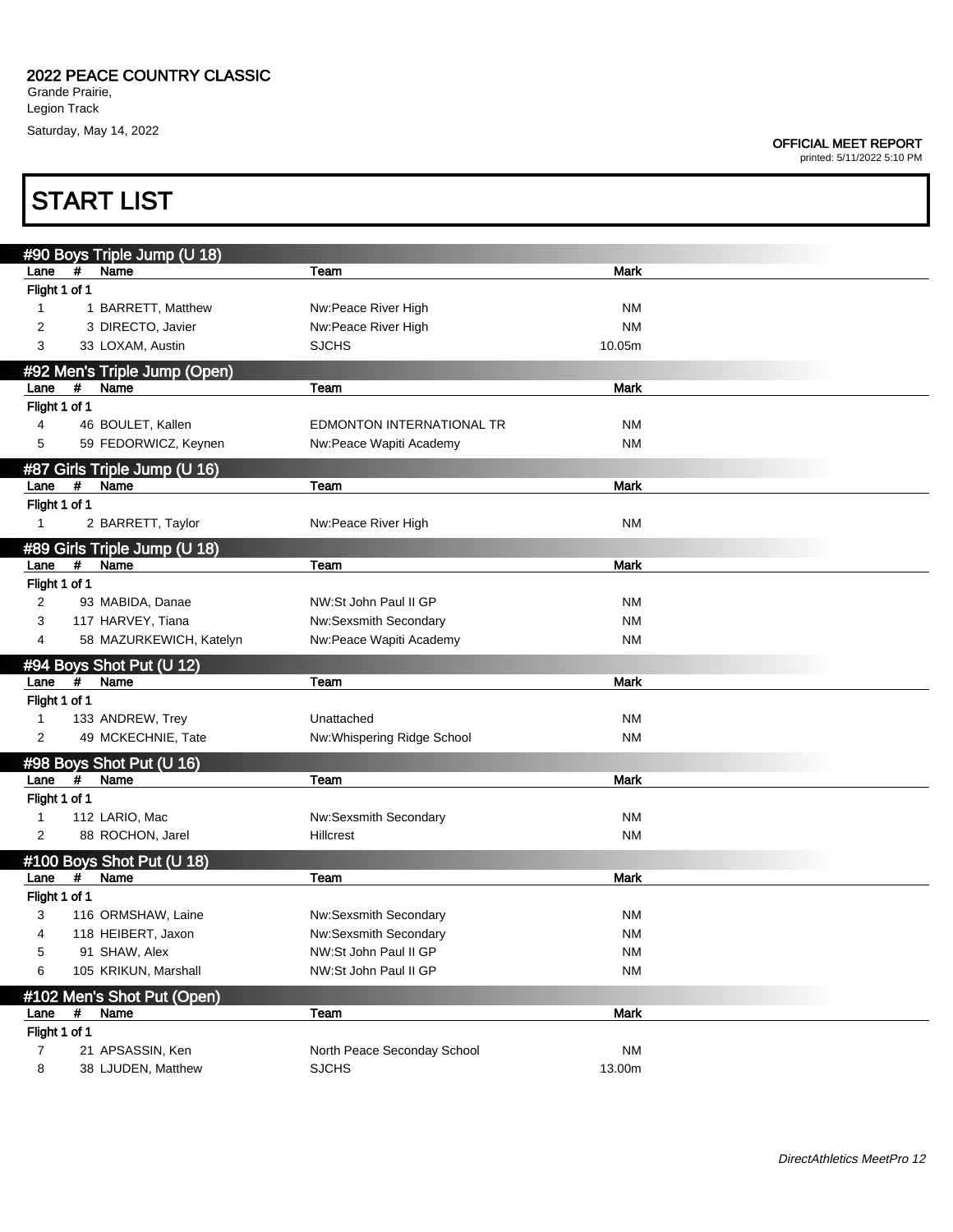## OFFICIAL MEET REPORT

|                               | <b>START LIST</b>                           |                                                       |                        |
|-------------------------------|---------------------------------------------|-------------------------------------------------------|------------------------|
|                               |                                             |                                                       |                        |
| Lane                          | #93 Girls Shot Put (U 12)<br>#<br>Name      | Team                                                  | <b>Mark</b>            |
| Flight 1 of 1                 |                                             |                                                       |                        |
| 3                             | 82 BORN, Rachel                             | <b>Hillcrest</b>                                      | <b>NM</b>              |
|                               | #95 Girls Shot Put (U 14)                   |                                                       |                        |
| Lane                          | #<br>Name                                   | Team                                                  | <b>Mark</b>            |
| Flight 1 of 1                 |                                             |                                                       |                        |
| $\mathbf{1}$                  | 121 LARIO, Jillian                          | Nw:Sexsmith Secondary                                 | <b>NM</b>              |
| 2                             | 50 MCKECHNIE, Macey                         | Nw: Whispering Ridge School                           | <b>NM</b>              |
| 3                             | 84 SMITH-GIESBRECHT, Finn                   | Hillcrest                                             | <b>NM</b>              |
|                               | #97 Girls Shot Put (U 16)                   |                                                       |                        |
| Lane                          | #<br>Name                                   | Team                                                  | <b>Mark</b>            |
| Flight 1 of 1                 |                                             |                                                       |                        |
| 4                             | 137 SMITH-SALTER, Acadia                    | Unattached                                            | <b>NM</b>              |
| 5                             | 2 BARRETT, Taylor                           | Nw:Peace River High                                   | <b>NM</b>              |
|                               | #99 Girls Shot Put (U 18)                   |                                                       |                        |
| Lane                          | #<br>Name                                   | Team                                                  | <b>Mark</b>            |
| Flight 1 of 1                 |                                             |                                                       |                        |
| $\mathbf{1}$                  | 107 KING, Rowan                             | NW:St John Paul II GP                                 | <b>NM</b>              |
| 2<br>3                        | 58 MAZURKEWICH, Katelyn<br>115 PALFY, Holly | Nw:Peace Wapiti Academy<br>Nw:Sexsmith Secondary      | <b>NM</b><br><b>NM</b> |
|                               |                                             |                                                       |                        |
| Lane                          | #101 Women's Shot Put (Open)<br>Name<br>#   | Team                                                  | <b>Mark</b>            |
|                               |                                             |                                                       |                        |
|                               |                                             |                                                       |                        |
| Flight 1 of 1<br>5            |                                             | NW:St John Paul II GP                                 |                        |
| 6                             | 92 SLUIK, Avery                             |                                                       | ΝM<br><b>NM</b>        |
| 7                             | 74 RUDE, Jessica<br>20 STOBBE, Meghan       | Dawson Creek Secondary<br>North Peace Seconday School | ΝM                     |
| 8                             | 75 JOBSON, Olivia                           | Dawson Creek Secondary                                | <b>NM</b>              |
|                               |                                             |                                                       |                        |
| Lane                          | #106 Boys Discus (U 16)<br>#<br>Name        | Team                                                  | <b>Mark</b>            |
| Flight 1 of 1                 |                                             |                                                       |                        |
| 1                             | 112 LARIO, Mac                              | Nw:Sexsmith Secondary                                 | <b>NM</b>              |
| 2                             | 16 KITTLE, Leighton                         | <b>Bert Bowes Middle School</b>                       | <b>NM</b>              |
|                               | #108 Boys Discus (U 18)                     |                                                       |                        |
| Lane                          | #<br>Name                                   | Team                                                  | <b>Mark</b>            |
| Flight 1 of 1                 |                                             |                                                       |                        |
| 1                             | 1 BARRETT, Matthew                          | Nw:Peace River High                                   | <b>NM</b>              |
| 2                             | 118 HEIBERT, Jaxon                          | Nw:Sexsmith Secondary                                 | <b>NM</b>              |
| 3                             | 105 KRIKUN, Marshall                        | NW:St John Paul II GP                                 | <b>NM</b>              |
| 4                             | 116 ORMSHAW, Laine                          | Nw:Sexsmith Secondary                                 | <b>NM</b>              |
| 5                             | 91 SHAW, Alex                               | NW:St John Paul II GP                                 | <b>NM</b>              |
|                               | #110 Men's Discus (Open)                    |                                                       |                        |
| Lane                          | #<br>Name                                   | Team                                                  | <b>Mark</b>            |
| Flight 1 of 1<br>$\mathbf{1}$ | 103 MALONEY, Liam                           | NW:St John Paul II GP                                 | <b>NM</b>              |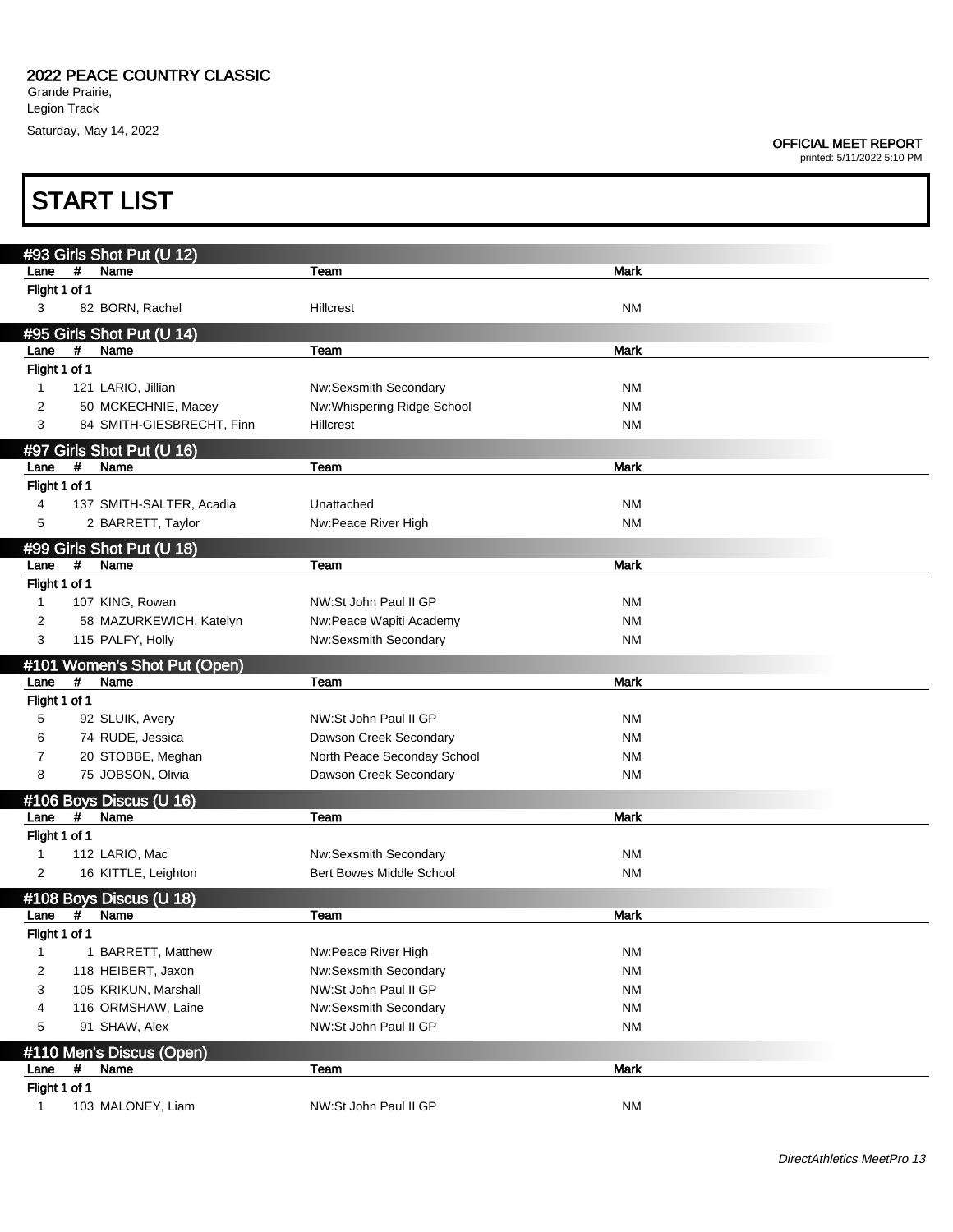START LIST

### OFFICIAL MEET REPORT

|                            |      | #103 Girls Discus (U 14)                 |                                                  |                        |  |
|----------------------------|------|------------------------------------------|--------------------------------------------------|------------------------|--|
| Lane                       | #    | Name                                     | Team                                             | Mark                   |  |
| Flight 1 of 1              |      |                                          |                                                  |                        |  |
| 1                          |      | 121 LARIO, Jillian                       | Nw:Sexsmith Secondary                            | <b>NM</b>              |  |
| 2                          |      | 50 MCKECHNIE, Macey                      | Nw:Whispering Ridge School                       | <b>NM</b>              |  |
|                            |      | #107 Girls Discus (U 18)                 |                                                  |                        |  |
| Lane                       | #    | Name                                     | Team                                             | <b>Mark</b>            |  |
| Flight 1 of 1              |      |                                          |                                                  |                        |  |
| 3                          |      | 104 MCCORKILL, Madison                   | NW:St John Paul II GP                            | <b>NM</b>              |  |
| 4                          |      | 107 KING, Rowan                          | NW:St John Paul II GP                            | <b>NM</b>              |  |
| 5                          |      | 115 PALFY, Holly                         | Nw:Sexsmith Secondary                            | <b>NM</b>              |  |
| 6                          |      | 117 HARVEY, Tiana                        | Nw:Sexsmith Secondary                            | <b>NM</b>              |  |
| #109 Women's Discus (Open) |      |                                          |                                                  |                        |  |
| Lane                       | #    | Name                                     | Team                                             | <b>Mark</b>            |  |
| Flight 1 of 1              |      |                                          |                                                  |                        |  |
| 1                          |      | 75 JOBSON, Olivia                        | Dawson Creek Secondary                           | <b>NM</b>              |  |
| 2                          |      | 92 SLUIK, Avery                          | NW:St John Paul II GP                            | <b>NM</b>              |  |
|                            |      | #114 Boys Javelin (U 16)                 |                                                  |                        |  |
| Lane                       | $\#$ | Name                                     | Team                                             | <b>Mark</b>            |  |
| Flight 1 of 1              |      |                                          |                                                  |                        |  |
| $\mathbf{1}$               |      | 16 KITTLE, Leighton                      | <b>Bert Bowes Middle School</b>                  | <b>NM</b>              |  |
| 2                          |      | 112 LARIO, Mac                           | Nw:Sexsmith Secondary                            | <b>NM</b>              |  |
| 3                          |      | 88 ROCHON, Jarel                         | Hillcrest                                        | <b>NM</b>              |  |
|                            |      | #116 Boys Javelin (U 18)                 |                                                  |                        |  |
| Lane                       | #    | Name                                     | Team                                             | Mark                   |  |
| Flight 1 of 1              |      |                                          |                                                  |                        |  |
| 4                          |      | 1 BARRETT, Matthew                       | Nw:Peace River High                              | <b>NM</b>              |  |
| 5                          |      | 57 PARLEE, Coleman<br>116 ORMSHAW, Laine | Nw:Peace Wapiti Academy<br>Nw:Sexsmith Secondary | <b>NM</b><br><b>NM</b> |  |
| 6<br>7                     |      | 3 DIRECTO, Javier                        | Nw:Peace River High                              | <b>NM</b>              |  |
| 8                          |      | 98 GUINITARAN, Jan                       | NW:St John Paul II GP                            | <b>NM</b>              |  |
| 9                          |      | 55 TONNE, Zack                           | Nw:Peace Wapiti Academy                          | <b>NM</b>              |  |
| 10                         |      | 65 VERSTEEG, Tyson                       | <b>GO Athletics</b>                              | <b>NM</b>              |  |
| 11                         |      | 54 TANGEN, Tyson                         | Nw:Peace Wapiti Academy                          | <b>NM</b>              |  |
| 12                         |      | 105 KRIKUN, Marshall                     | NW:St John Paul II GP                            | <b>NM</b>              |  |
|                            |      |                                          |                                                  |                        |  |
| Lane                       | #    | #118 Men's Javelin (Open)<br>Name        | Team                                             | <b>Mark</b>            |  |
| Flight 1 of 1              |      |                                          |                                                  |                        |  |
| 13                         |      | 67 FASZER, Sam                           | <b>GO Athletics</b>                              | <b>NM</b>              |  |
| 14                         |      | 76 MCKECHNIE, Landon                     | Dawson Creek Secondary                           | <b>NM</b>              |  |
| 15                         |      | 21 APSASSIN, Ken                         | North Peace Seconday School                      | <b>NM</b>              |  |
| 16                         |      | 103 MALONEY, Liam                        | NW:St John Paul II GP                            | <b>NM</b>              |  |
| 17                         |      | 26 SCHROEDER, Brock                      | North Peace Seconday School                      | <b>NM</b>              |  |
| 18                         |      | 124 SOLL, Teyton                         | Nw:Sexsmith Secondary                            | <b>NM</b>              |  |